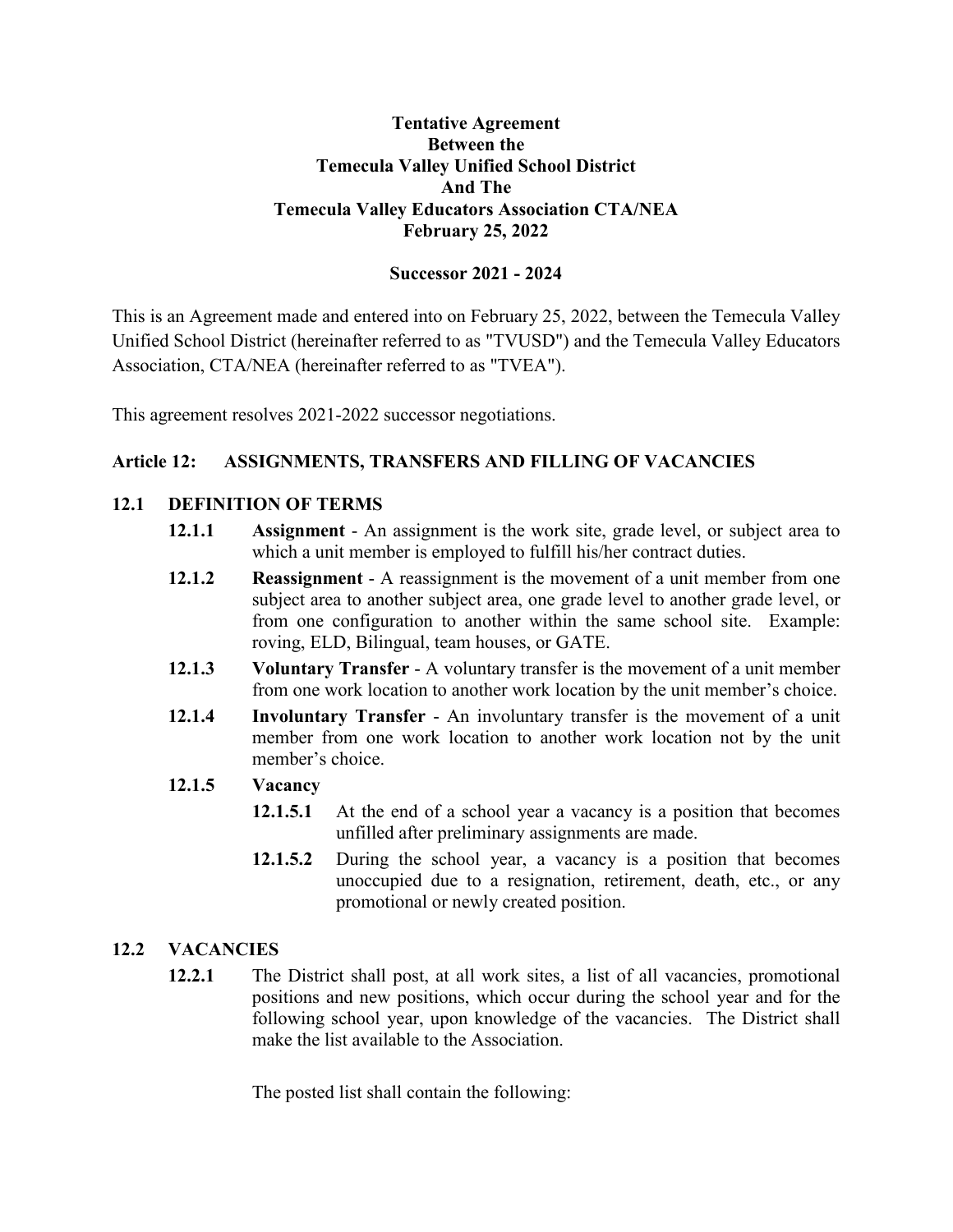- **12.2.1.1** For vacancies posted between September and March 31st**,** a closing date of at least five (5) working days after the posting date.
- **12.2.1.2** In instances where a unit member seeks a voluntary transfer, they must meet the qualifications:
	- (a) Possession of appropriate credential or certification authorizing service in the subject area;
	- (b) Satisfactory in most recent evaluation;
	- (c) Academic program requirements (e.g. BCLAD, CLAD, SDAIE, GATE, AP, AVID, etc.);
	- (d) Contracted stipend positions see Appendices C-1 and C-2 (Yearbook 6-8 and ASB 6-8);
	- (e) Experience in assignment and/or credential.
	- (f) Have completed at least one (1) full year of employment with the District, unless this provision is waived by mutual agreement between the unit member and the District.
- **12.2.2** All voluntary transfer and reassignment requests shall be considered before the District interviews outside applicants. Outside applicants will not be contacted for an interview until after all eligible in-house applicants have been interviewed.
- **12.2.3 For vacancies posted between September and March 31st,** no vacancy shall be filled until after the closing date.
- **12.2.4 To apply for vacancies between September and March 31st,** unit members shall apply for posted vacancies through the District's online "Transfer" form, Appendix J. Unit members have the option to attach electronically an updated resume based upon recent training and/or experience.

## **12.3 VOLUNTARY TRANSFERS**

- **12.3.1** Unit members who want to be considered for a voluntary transfer from April through August, inclusive, shall submit their intent to transfer using the District's online Transfer Form during the March Transfer Window set forth in section 12.3.1.1.
	- **12.3.1.1** There will be one "Transfer Window" each school year. The window will be one (1) month long.

Prior to the opening of the March transfer window, the District and TVEA will notify unit members via email of the transfer window dates and provide a link to the online transfer forms.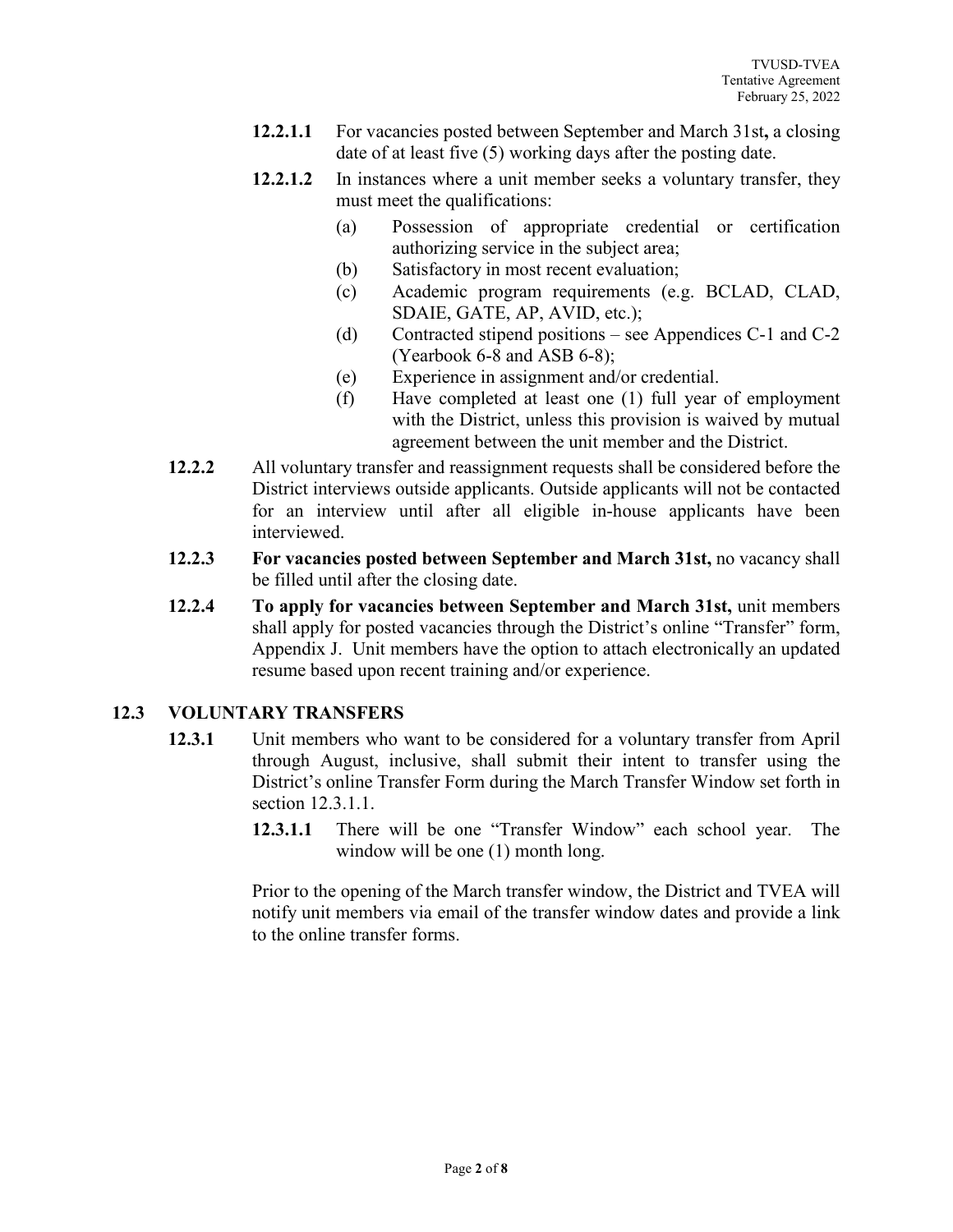The transfer window is as follows:

| <b>Transfer</b> | <b>Window Opening</b> | <b>Window Closing</b> | <b>Transfer Request Effective</b> |
|-----------------|-----------------------|-----------------------|-----------------------------------|
| Window          | Date                  | Date                  | <b>Dates</b>                      |
| March           | First CE Workday in   | First CE Workday in   | First CE Workday After Closing    |
|                 | March                 | April                 | of the March Transfer Window      |

- **12.3.1.2** It is the responsibility of the employee requesting a transfer to submit his/her request utilizing the District's online transfer form by 5:00 p.m. on the posted closing date or the first workday in April. Transfer requests for April to August will not be accepted outside the transfer window. Unit members who miss the transfer window may apply for a posted position as an outside applicant and their application will be processed in the same manner as any other outside applicant.
- **12.3.1.3** Unit members who submit a transfer request during the transfer window will be considered for requested transfers only after the transfer window closes.
- **12.3.1.4** Unit members who submit transfer requests during the March transfer window will remain on the District Transfer List until September 1st of each year. The list shall be purged each September  $1<sup>st</sup>$ . For positions posted from September 1st to the close of the March Transfer Window, unit members may submit a transfer request using Digital Appendix J for positions in accordance with sections 12.2 and 12.3 of the Collective Bargaining Agreement. The District shall post, five (5) working days after the posting date, at all work sites, a list of all vacancies, promotional positions and new positions, which occur during the school year and for the following school year, upon knowledge of the vacancies. The District shall make the list available to the Association.
- **12.3.1.5** The District shall maintain a list of all electronically submitted transfer requests and shall share this list with the Association President following the close of the March transfer window. Site administration will receive access to the names of candidates interviewing for positions only.
- **12.3.1.6** When an opening exists, the District will review all requests for transfer on the District Transfer List and interview all qualified unit members who have requested consideration for the specific site and position. The District shall make every effort to provide applicants with a status update within five (5) days of the interview.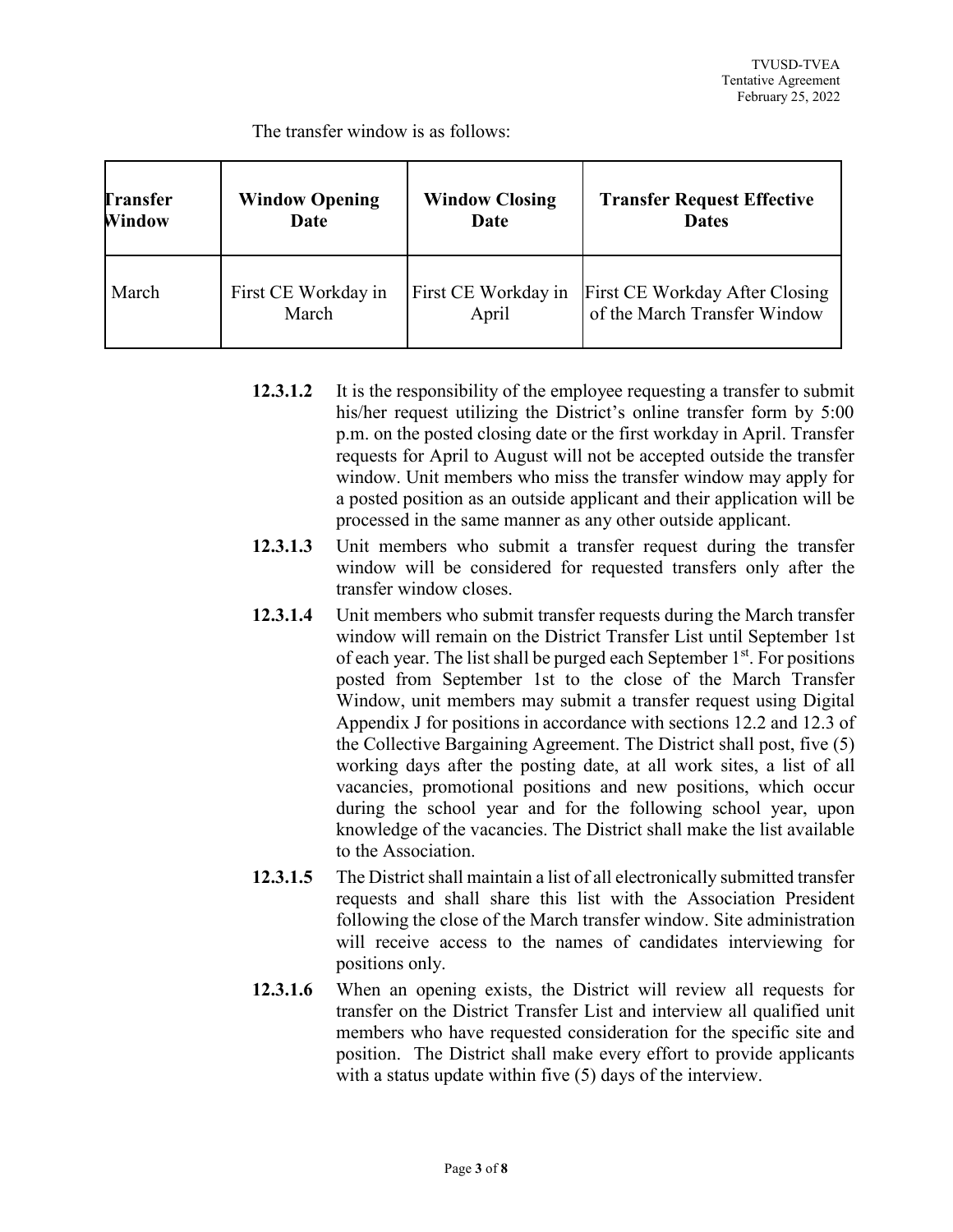- **12.3.1.7** If there are five (5) or fewer internal applicants for a position, the District shall conduct individual interviews. Reasonable effort shall be made to hold interviews outside of the work day.
- **12.3.1.8** Voluntary transfer/placement shall be based upon the following nonordered criteria:
	- (a) Interview;
	- (b) Program Requirements;
	- (c) Experience in assignment and/or Credential.
- **12.3.1.9** Finalists may be observed provided all finalists are observed. Finalists observed by the interviewing administrator within the last two (2) years may be exempt from this observation.
- **12.3.2** A voluntary transfer may be denied if a unit member is working under an Assistance Plan/Improvement Plan, is a "referred teacher" in the PAR program, does not have the proper certification to instruct English Learners at the time of interviewing for the position.
	- **12.3.2.1** A unit member who meets qualification criteria 12.2.1.2 shall be granted an interview for any position for which they have submitted a transfer request.
	- **12.3.2.2** In the event a vacancy occurs for specialist positions, such as but not limited to Language Arts Specialist, Supplemental Support Specialist, Math Specialists, etc., or for positions that are not on the current year's Voluntary Transfer Forms, unit members will be informed of its posting via email. Unit members shall apply for posted vacancies using a position specific Digital Appendix J. The position will close five (5) working days after the posting date.
	- **12.3.2.3** The District reserves the right to utilize a Candidate Pool hiring model. In these situations, the District maintains a list of outside applicants for more commonly filled positions. In the event a member is not on the current year's Voluntary Transfer List and wants to apply for transfer during the time that the District is using the Outside Candidate Pool model, that member shall not be required to participate in a "screening only" interview.
		- **12.3.2.3.1** Inside transfer candidates who interviewed and were not selected for a position after the closing of the March transfer window, prior to the summer recess, shall be considered for future positions at the same site, without an additional interview, prior to the District considering outside pool candidates. This paragraph shall apply to the time period between April 1 and September 1 of each school year.
- **12.3.3** In the event that a particular site has an employee working less than full-time (e.g. a partial assignment or job share), the District may increase the employee up to a full time assignment without interviewing transfer applicants, provided both the employee and site administrator agree with the increase. Additionally,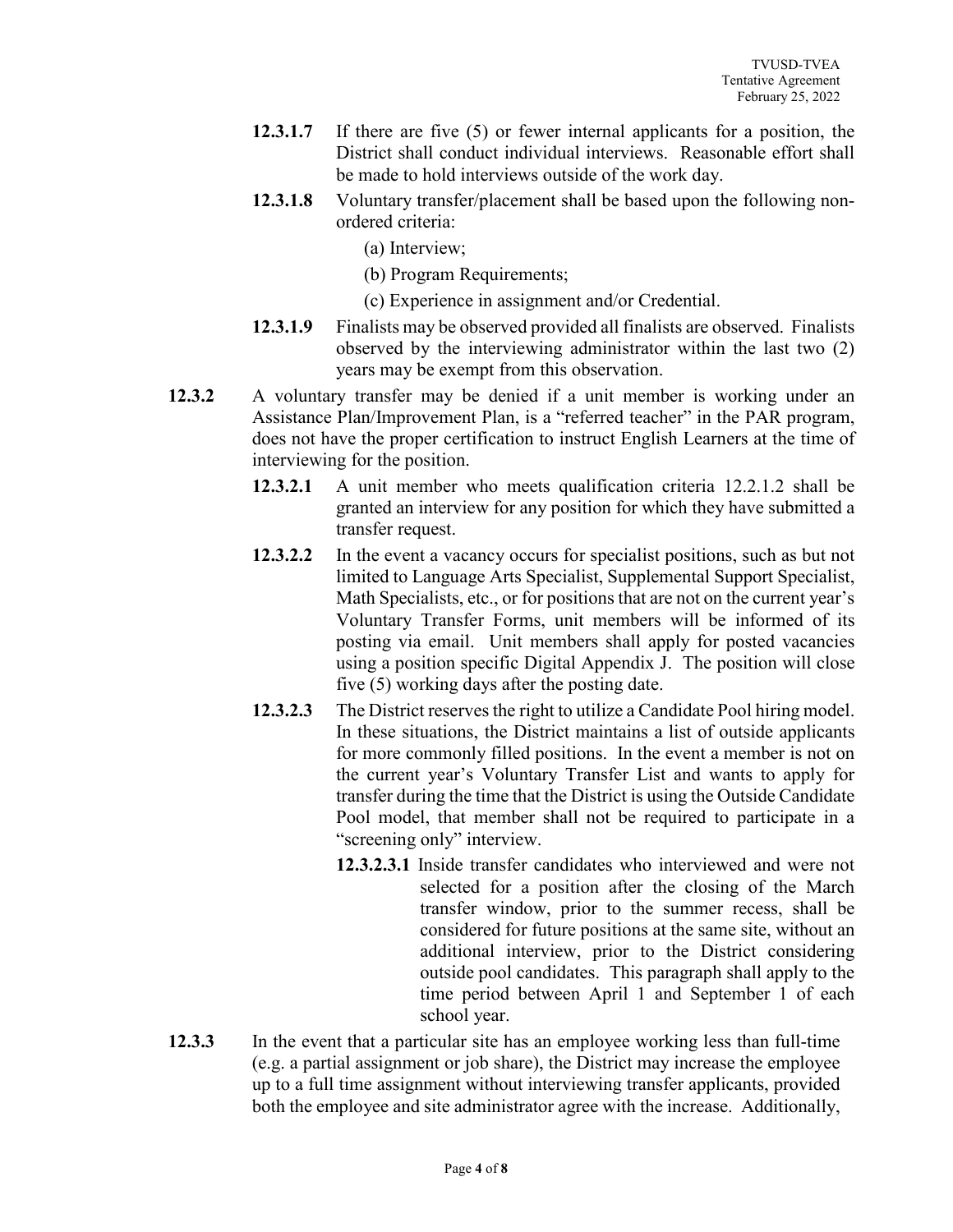if an employee splits time between more than one site, the employee may, upon mutual agreement with the site administrator, be placed in up to a full-time assignment at one of the sites without the need for the site to interview transfer candidates. This provision may not be used to increase an employee's assignment beyond a 1.0 FTE.

- **12.3.4** If a unit member's request for a voluntary transfer is denied, the unit member shall, upon request, be provided a written explanation for the denial by the Superintendent or designee.
- **12.3.5** In no case may a unit member "bump" another unit member in the school or District in order to acquire a particular assignment.
- **12.3.6** When downsizing and/or opening a new school, the District will elicit voluntary transfers first.

#### **12.4 INVOLUNTARY TRANSFERS**

- **12.4.1** Reasons for Involuntary transfers of unit members may include, but are not limited to, the following:
	- **12.4.1.1** A decrease in the number of pupils which requires a decrease in the number of unit members pursuant to Article 11: Class Size; elimination and/or addition or change of program(s) and/or funding; boundary changes; or school openings.
- **12.4.2** No unit member shall be involuntarily transferred as a result of disciplinary action or for negative evaluations, received within the past school year, except as provided in 12.4.6.
- **12.4.3** The District will not displace other unit members in order to implement an involuntary transfer.
- **12.4.4** When an involuntary transfer is necessary and all other qualifications (see 12.2.1.2) are equal, District seniority shall prevail when determining which unit member is subject to the involuntary transfer. Unit members working in a shared teaching assignment in accordance with Article 22 are subject to the same seniority criteria as other unit members when determining which unit member is subject to an involuntary transfer.
- **12.4.5** Unit members who are notified that they are going to be involuntarily transferred may submit a request for voluntary transfer within ten (10) workdays of the notification without regard to the transfer windows described in Article 12.3.1

Involuntary transfer placement shall occur in District seniority order followed primarily by the non-ordered criteria below:

- (a) Interview (if possible);
- (b) Program requirements;
- (c) Experience in assignment and/or Credential;
- (d) Unit member preference (minimum of three (3) choices as indicated on Appendix J - Online Transfer Form)**.**
- **12.4.6** The Superintendent may initiate the transfer of one (1) unit member per school year when it is determined to be in the best interests of the site/department.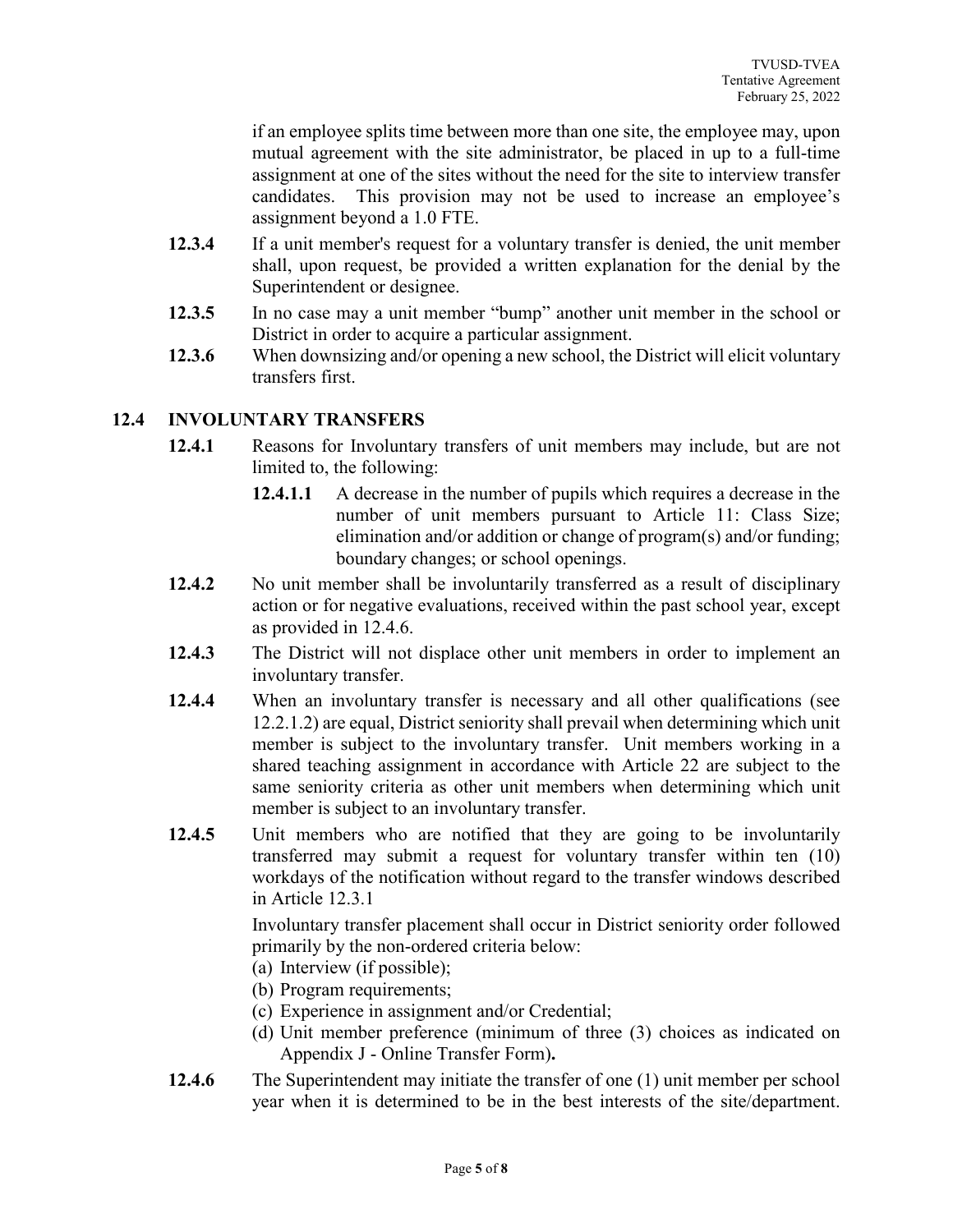Under this provision, the District must provide a written rationale to the member for its decision to transfer. This section shall not be subject to grievance procedures in Article 16.

- **12.4.7** Unit members who are involuntarily transferred during the current school year shall be allowed three (3) days of release time to implement the transfer. The District shall provide assistance in moving the unit member's materials.
- **12.4.8** A good faith effort shall be made to give each involuntarily transferred unit member a written notice of assignment by the final day of the school year.

#### **12.5 ASSIGNMENTS/REASSIGNMENTS**

- **12.5.1** Reasons for assignments/reassignments of unit members may include, but are not limited to, the following:
	- **12.5.1.1** An increase/decrease in the number of pupils which requires an increase/decrease in the number of unit members pursuant to Article 11: Class Size; elimination and/or addition or change of program(s) and/or funding; boundary changes; or school openings.
- **12.5.2** A good faith effort shall be made to give each unit member a written notice of his/her next year's tentative assignment/reassignment by the final day of the school year. These notices of assignment/reassignment are tentative and subject to change contingent on staffing needs as determined by the administrator. Any change in tentative assignment/reassignment is not subject to the grievance procedure provided this Agreement is not otherwise violated.
- **12.5.3** When a vacancy occurs at a school site during the school year, unit members shall be notified of the vacancy so that assignment/reassignment consideration can be given to interested unit members before transfers or candidates from outside the District are considered. It shall be the unit member's responsibility to inform their site administrator of his/her assignment/reassignment preferences so that consideration can be given. Unit members will be assigned/reassigned to positions where they will serve most effectively as determined by the site administrator. However, a unit member being assigned/reassigned shall be placed in a position not more than two grade levels up or down from his/her present position, except in cases which are determined necessary by the Superintendent or requested by the unit member.
- **12.5.4** Assignments/reassignments shall not be made for capricious or arbitrary reasons. No unit member shall be assigned/reassigned as a result of disciplinary action or for a negative evaluation received within the past school year.

## **Article 29: Term**

**29.1** The new term of the Agreement will be from July 1, 2021 through June 30, 2024. For the 2022-23 and 2023-2024 school years, the parties agree to reopeners on Article 7: Compensation and Benefits. In addition, the District and the Association shall have the ability to reopen two (2) articles for negotiations.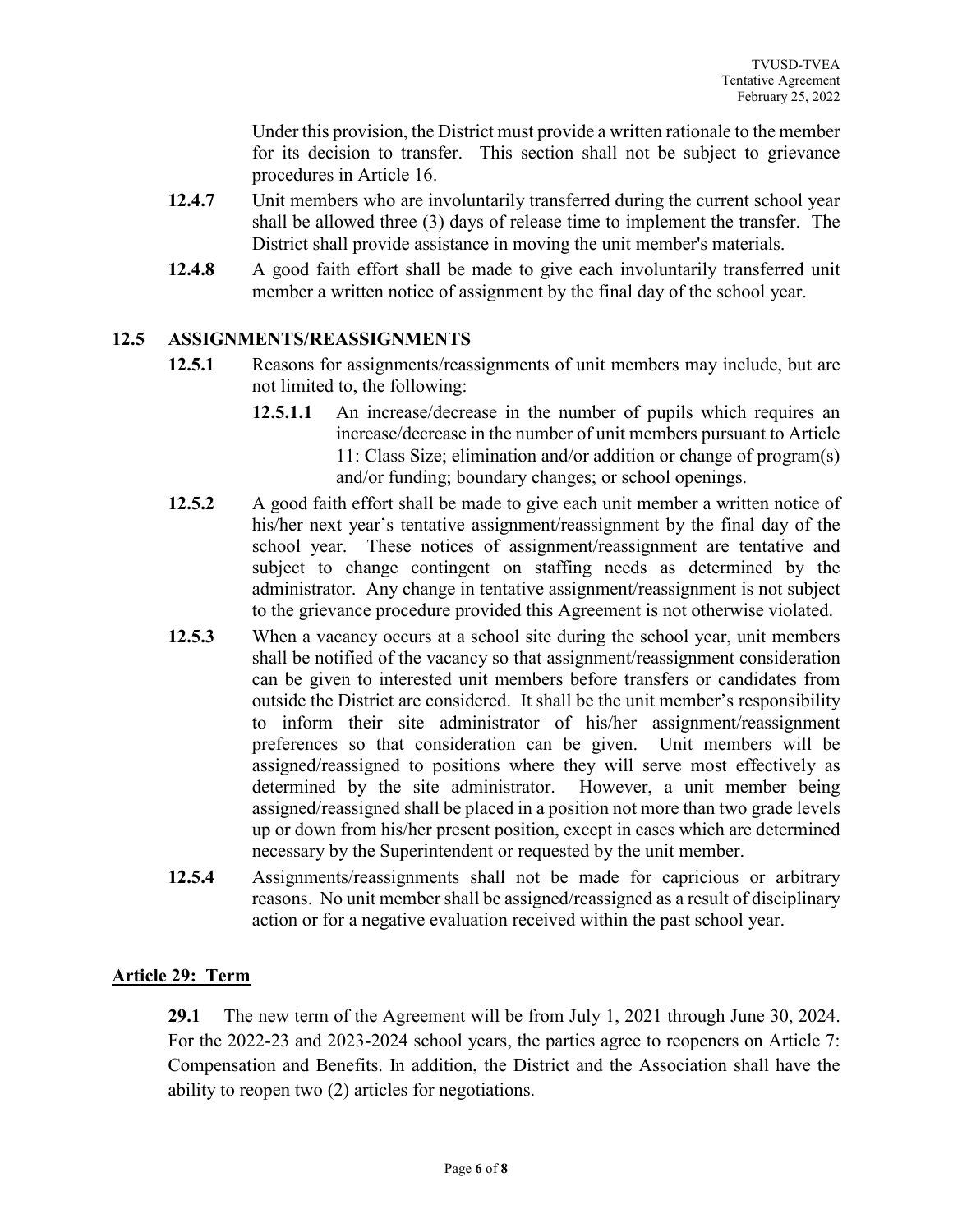# **Appendix C-1 and C-2**

Added a Girls Wrestling Stipend at 4% of the stipend/extra duty base per season. Added an Intern Support Provider stipend at \$1,500 annually, paid tenthly. Updated the Speech and Language Pathologist Intern Supervisor Stipend from \$1000 annually to \$500 per semester.

## **Appendix Q**

#### APPENDIX Q: INTERN SUPPORT PROVIDERS

Intern Support Providers shall receive an annual stipend in the amount of \$1,500. Said stipend shall be paid tenthly.

#### 1. **Eligibility**

Intern Support Providers must be in possession of the following:

- 1. Must hold a valid corresponding Clear or Life credential;
- 2. Must have at least three (3) years of successful teaching experience;
- 3. Must have an EL Authorization, if supporting an Intern who does not already possess such an authorization; and
- 4. Must have met or exceeded District expectations on their last evaluation.

When selecting Intern Support Providers, eligible unit members at the same worksite as the Intern will be given priority consideration.

#### **2. Responsibilities**

Intern Support Providers work closely with assigned Intern(s) throughout their Internship teaching year(s). Intern Support Providers are responsible for providing instructional and non-instructional support such as:

- 1. Content specific coaching;
- 2. Planning and scheduling assistance;
- 3. Addressing the unique needs of English Language Learners;
- 4. Facilitating demonstration lessons and meetings;
- 5. Special Education compliance;
- 6. Problem-solving; and
- 7. Communicating with university supervisors.

Support will take place through a variety of methods, including but not limited to, face-to-face meetings, telephone conferences, and emails. It is anticipated that Interns will be supported by their Support Providers an average of at least one (1) hour per week throughout each school year. Additional support may be required depending on the time of year and/or needs of the Intern. In the event that an Intern Support Provider must be assigned to an Intern teacher at a different work location, every effort shall be made to provide the required support outside of the instructional day. Any lesson and/or meeting observation release time must have the prior approval of the Intern and the Intern Support Provider's principals.